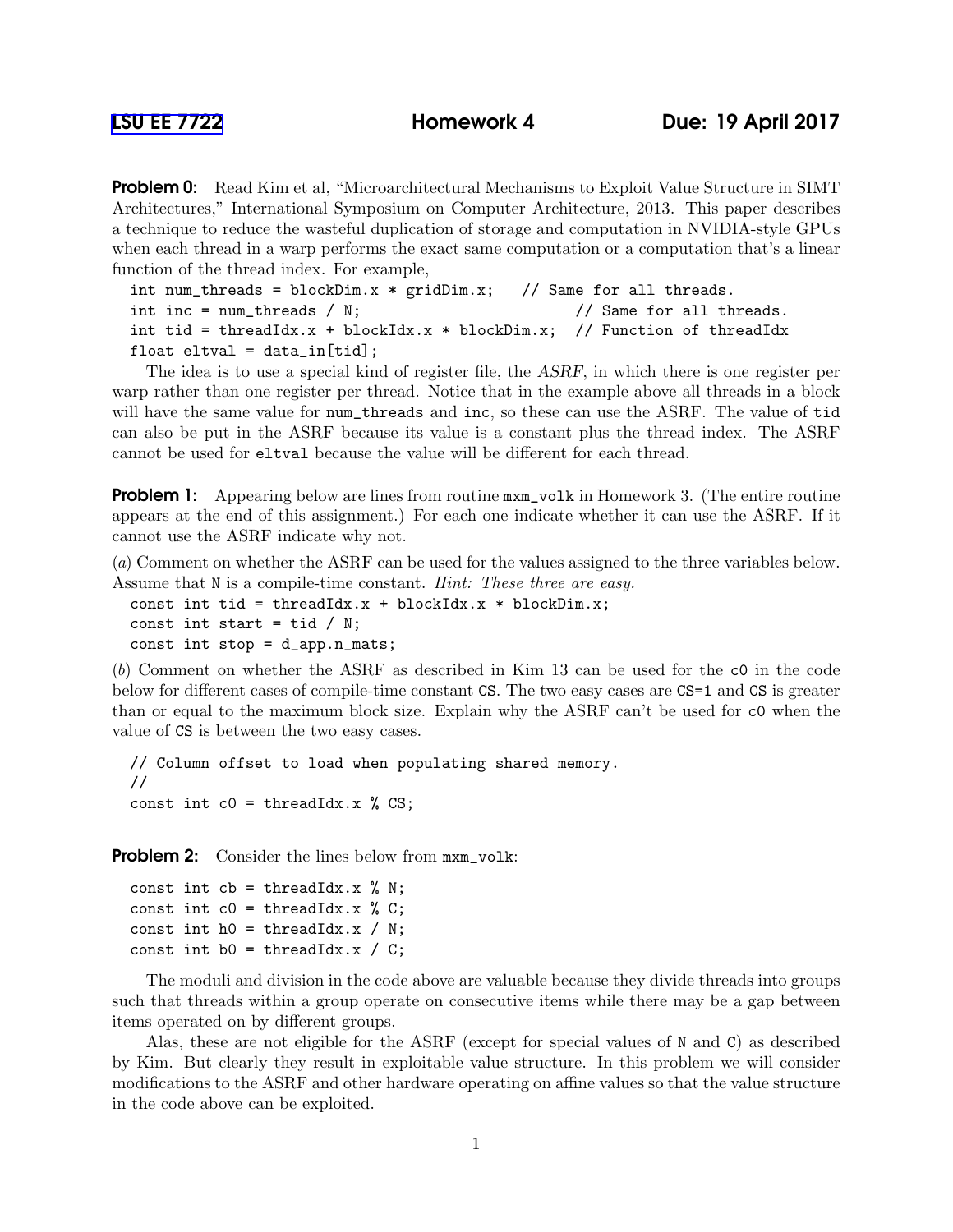We'll start with the name, since the variables in the code above are not assigned with an affine transformation of the thread index (in integer arithmetic). Lets call Kim's systems handling affine values CAE systems (compact affine execution) and call our systems handling the code above CBE systems, with the B standing for bunched. A CBE system uses a *BSRF*, which is the equivalent of the ASRF in the CAE systems. Our goal is that the CBE system can efficiently handle all cases that CAE systems can handle, plus the modulo and integer division cases above.

The good news for CBE systems is that they can handle code that bunches threads, such as the code fragment above. The bad news is that whereas CAE systems could add any two ASRF values and write the result into the ASRF, the CBE systems can only do that for certain pairs, for other cases the result will have to be written into the regular register file. (See Section 2.3. Let  $V_{h0}(i)$ )  $V_{b0}(i)$  denote the compact representation of h0 and b0 above. If the division in the expressions for h0 and b0 were replaced by multiplication there would be no problem with a compact representation of hc=h0+b0,  $V_{\text{hc}}(i) = i \times (N+C)$ . When such a value is stored in the ASRF the stride field holds a single value, the sum  $N + C$ . This doesn't work for integer division because a single value obtained by evaluating  $\frac{1}{N} + \frac{1}{C}$  $\frac{1}{C}$  could not be used to compute the same value of  $\lfloor i/N \rfloor + \lfloor i/C \rfloor$ .)

(*a*) Re-write Section 2.3, Value Structure, of Kim 2013 for our CBE system. Be sure to include a replacement for  $V(i) = b + i \times s$ . Also modify the section describing addition and multiplication of the compact values to account for the moduli and division. Describe when it is and is not possible to represent the result of such arithmetic on compact values.

(*b*) Describe what kind of information the BSRF will store. Also describe how the stride functional unit (see Figure 4) will have to be modified.

(*c*) Describe how the equivalent of affine memory operations (see page 135) will be different in CBE than in CAE. Describe the difference in performance and hardware between the two.

**Problem 3:** Consider the loop used for loading shared memory in the  $m \times m$ -volk kernel:

```
auto idx = [] (int i, int r, int c) { return i * N*N + r * N + c; };
const int tid = threadIdx.x + blockIdx.x * blockDim.x;
const int start = tid /N;
const int r0 = ( threadIdx.x % N ) / CS;
const int c0 = threadIdx.x % CS;for ( int h=start; h<stop; h + = inc)
    for ( int cc=0; cc< N; cc \neq C S )
        for ( int rr = 0; rr < N; rr + SNSHARED_MEM = d_app.d_a[ idx( h, rr + r0, cc + c0 ) ];
```
Our goal is to use one BSRF value for the address  $\&d$  app.d\_a[ idx(h, rr + r0, cc + c0 ) ];. With ASRF that would be easy for &d\_app.d\_a[tid]. But even with BSRF it would be a challenge because we would need one compact representation of something computed from three compact representations, h, r0, and c0, plus the constant values (which are easy)  $\&d$ <sub>-app.d\_a</sub>, rr, and cc. As mentioned in an earlier problem one can't find a compact representation of the sum of compact representations that include division and moduli.

Suppose that N and CS are both powers of 2. Then expressions for  $r$ 0 and  $c$ 0 in the code above can be viewed as rearranging the bits in the binary representation of threadIdx.x. Lets call a system based on this idea CSE, for compact swizzled execution. A compact value is represented by a base plus a swizzling of bits in the thread index. For example, consider  $x = a + threadIdx.x * 4$ . The base would be a and the offset would be  $i_9i_8 \cdots i_1i_000$ , where  $i_p$  is the value of bit position p in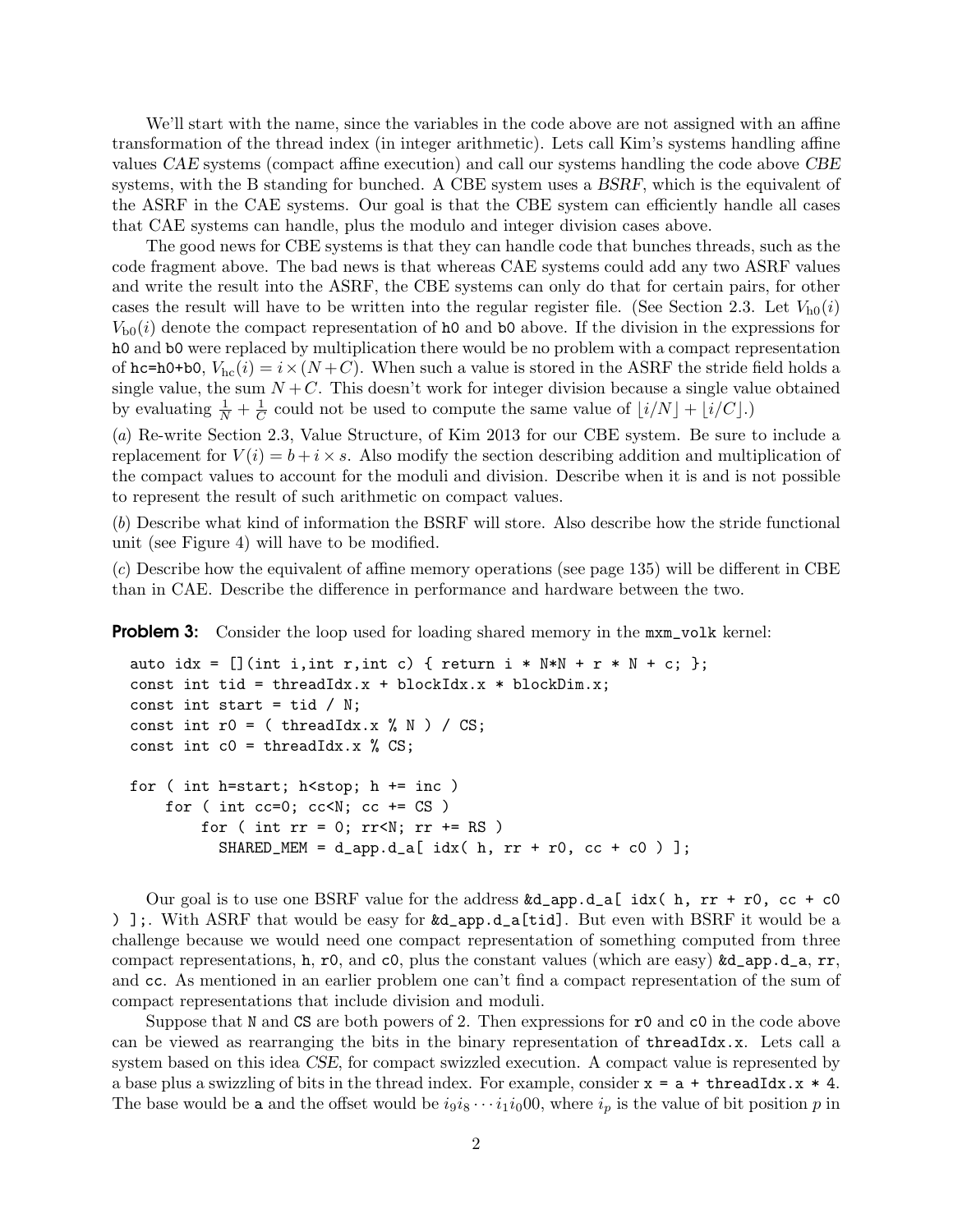the binary representation of the thread index. The original value of the thread index is  $i_9i_8 \cdots i_1i_0$ . A representation of  $x = a + \text{threadIdx.x}$  % 8 would be  $a + i_2i_1i_0$ . This swizzling of the bits of the thread index can be represented by a ten-element array  $\pi$ , where bit p of the thread index is placed in position  $\pi(p)$  in the swizzled value (with, say,  $\pi(p) = \emptyset$  indicating that bit p should not appear in the swizzled value).

(*a*) Show how values compactly represented this way can be added under certain circumstances. That is, two bases and two  $\pi$ 's will be added. Note that it is not always possible to add two such values. An example of what is possible is adding the representations of  $x=(\text{threadIdx.x}/64)$  and  $y=($ threadIdx.x%16)\*64 to obtain z=x+y.

(*b*) Show how the memory address needed in the code above can be represented with a single CSE CSRF register. Assume powers of two for CS and N.

(*c*) Compare the cost of the CSRF to the BSRF and the ASRF.

```
extern "C" __global__ void mxm_volk(Elt_Type* __restrict__ dout)
{
  const int tid = threadIdx.x +blockIdx.x *blockDim.x;
  const int num_threads = blockDim.x * gridDim.x;// Convenience function for finding index of the element at row r,
  // column c, in matrix i.
  //
  auto idx = [ (int i, int r, int c) { return i * N*N + r * N + c; };
  const int start = tid /N;
  const int stop = d app.n_mats;
  const int inc = num_threads / N;
 // Chunk Size: Number of columns of matrix A to load into shared memory.
  //
  const int CS = 32 / sizeof(Elt_Type);
 // Column in matrix B assigned to this thread.
  //
  const int cb = threadIdx.x % N;// Column offset to load when populating shared memory.
  //
  const int c0 = threadIdx.x % CS;// First row to load when populating shared memory.
  //
  const int r0 = ( threadIdx.x % N ) / CS;
  const int h0 = threadIdx.x / N;// Number of times per matrix that shared memory will have to be loaded.
  //
  const int RS = N / CS;
```